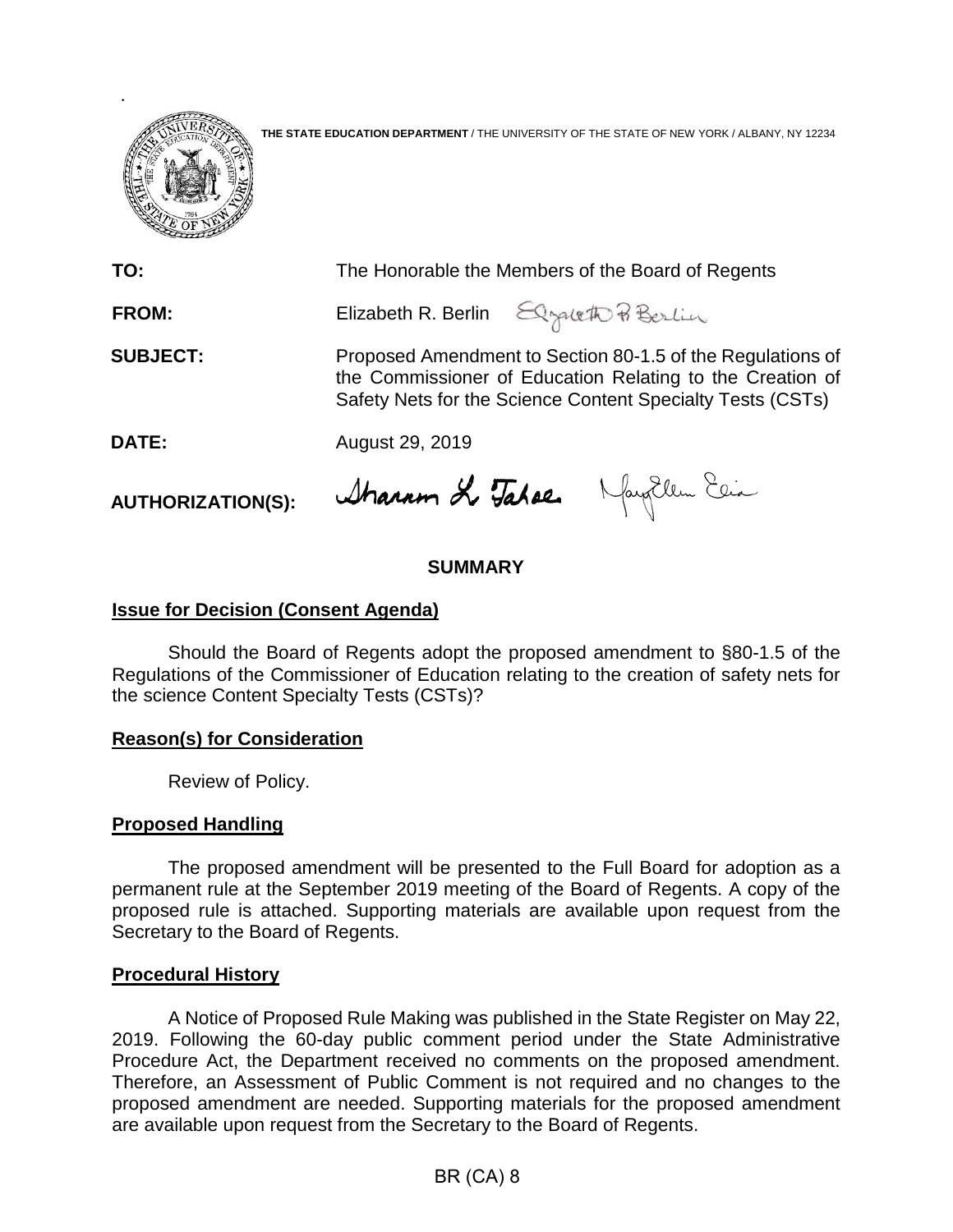### **Background Information**

In December 2016, the Board of Regents approved the New York State P-12 Science Learning Standards. The new standards prompted the Department to redevelop the Content Specialty Tests (CSTs) for certification in Biology, Chemistry, Earth Science and Physics. Through the test redevelopment process, the test frameworks and items were redesigned to ensure that candidates in the science subject areas demonstrated the knowledge reflected in the new standards.

It is anticipated that the revised CSTs in Biology, Chemistry, Earth Science and Physics will become operational in fall 2019. The test frameworks for the revised science CSTs are available online for candidates and teacher preparation programs to assist in the preparation of candidates for the revised tests.

### **Proposed Amendment**

The Department is proposing to create safety nets for the CSTs in Biology, Chemistry, Earth Science and Physics that would become effective when the revised CSTs in Biology, Chemistry, Earth Science and Physics become operational. When these revised CSTs become operational, a candidate would be able to take either the applicable revised CST or the applicable predecessor CST in Biology, Chemistry, Earth Science or Physics for one year after the revised CST becomes operational. The proposed safety nets allow candidates to be held harmless during a one-year transition period from the predecessor CSTs to the revised CSTs.

### **Related Regents Items**

[May 2019: Proposed Amendment to §80-1.5 Relating to the Creation of Safety Nets for](https://www.regents.nysed.gov/common/regents/files/519hed3.pdf)  [Science CSTs](https://www.regents.nysed.gov/common/regents/files/519hed3.pdf) (https://www.regents.nysed.gov/common/regents/files/519hed3.pdf)

### **Recommendation**

VOTED: That Section 80-1.5 of the Regulations of the Commissioner of Education be amended, as submitted, effective September 25, 2019.

### **Timetable for Implementation**

If adopted at the September 2019 Regents meeting, the permanent rule will take effect on September 25, 2019.